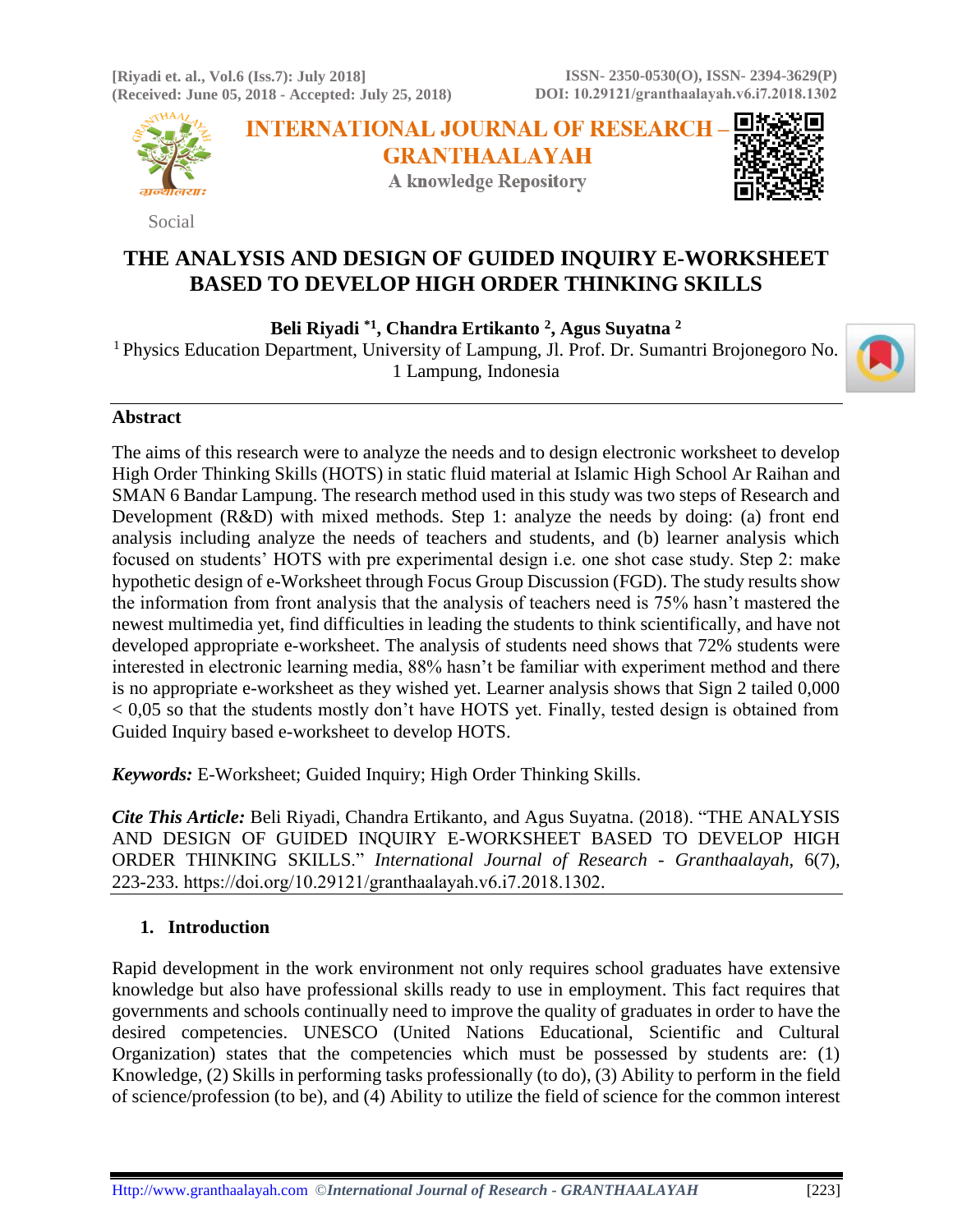**[Riyadi et. al., Vol.6 (Iss.7): July 2018] ISSN- 2350-0530(O), ISSN- 2394-3629(P) (Received: June 05, 2018 - Accepted: July 25, 2018) DOI: 10.5281/zenodo.1336682**

of the ethical (to live together) [1]. This is in harmony with [2] the development of science and technology brings great impact on various aspects of life, including education. Education is very important because the quality of human resources can only be highly established and maintained through a good education system. This reason is in line with the demand that the education system needs to be updated continuously in accordance with the development of other aspects of life in order to create creative and innovative intelligence, and have the right character according to the needs of the world. Besides, [3] reveals that the School should try to be an open space for innovative ideas.

Education plays an important role in advancing technology; the more advanced the education the more advanced the technology. One that plays a major role in the field of technology is Physics. The advanced Physics has spawned a variety of advanced technologies such as Internet networks are faster, more efficient agricultural tools, and others. Physics is a branch of natural science using numbers or calculations (mathematical) to study the natural parts, interactions and physical phenomena of nature [4]

Physics is still a difficult thing to understand by students so that to produce graduates with the competence required by UNESCO, the School conduct continuous improvement of the learning model, learning media and teaching materials applied in the learning process in the classroom.

Learning model applied in the learning process must be in accordance with the needs and conditions of students at a school and must be adjusted to students. Just like the subjects of Physics if it is taught using lectures method, it will actually make the students difficult to understand when it is compared using a scientific way. Also, learning History will certainly make students difficult if it is studied in a scientific way instead of lecture methods.

Beside the learning models, the thing should be considered is the teaching materials. Teaching materials are the resources a teacher uses to deliver instructions. Each teacher requires a range of tools to draw upon in order to assist and support student in learning. These materials play a large role in making knowledge accessible to a learner and can encourage a student to engage with knowledge in different ways. The teaching materials that are still a favorite used in the international world are in the form of Students worksheet. Worksheet is a kind of printed instructional material that is prepared and used by teachers. Worksheets are written materials related to the activities [5] [6].

Various countries have been long time used the Students Worksheet. Indonesia has been decades using the Students Worksheet. Turkey, as far as Turkey and Turkish educational literature is concerned; worksheets can be considered as a new term. Indeed, worksheets were used in education until 1990s, but they were not called worksheets. They were called exercise notebooks (in Turkish "temrin defterleri"), tests, drawings, etc. After the reorganization policies of education in Turkey in 1990s, scholars tended to explore and introduce contemporary educational technologies and materials to the public [7]. Duration of application of Students Worksheet not necessarily make maximum result in learning process, we will prove from both countries above that is Indonesia and Turkey. According to updated results on the countries ranked on Math and science, Indonesia is ranked of 69th out of 76 participating countries, means that Indonesia which has implemented student worksheets in a long time is still in the top 10 position last sequence.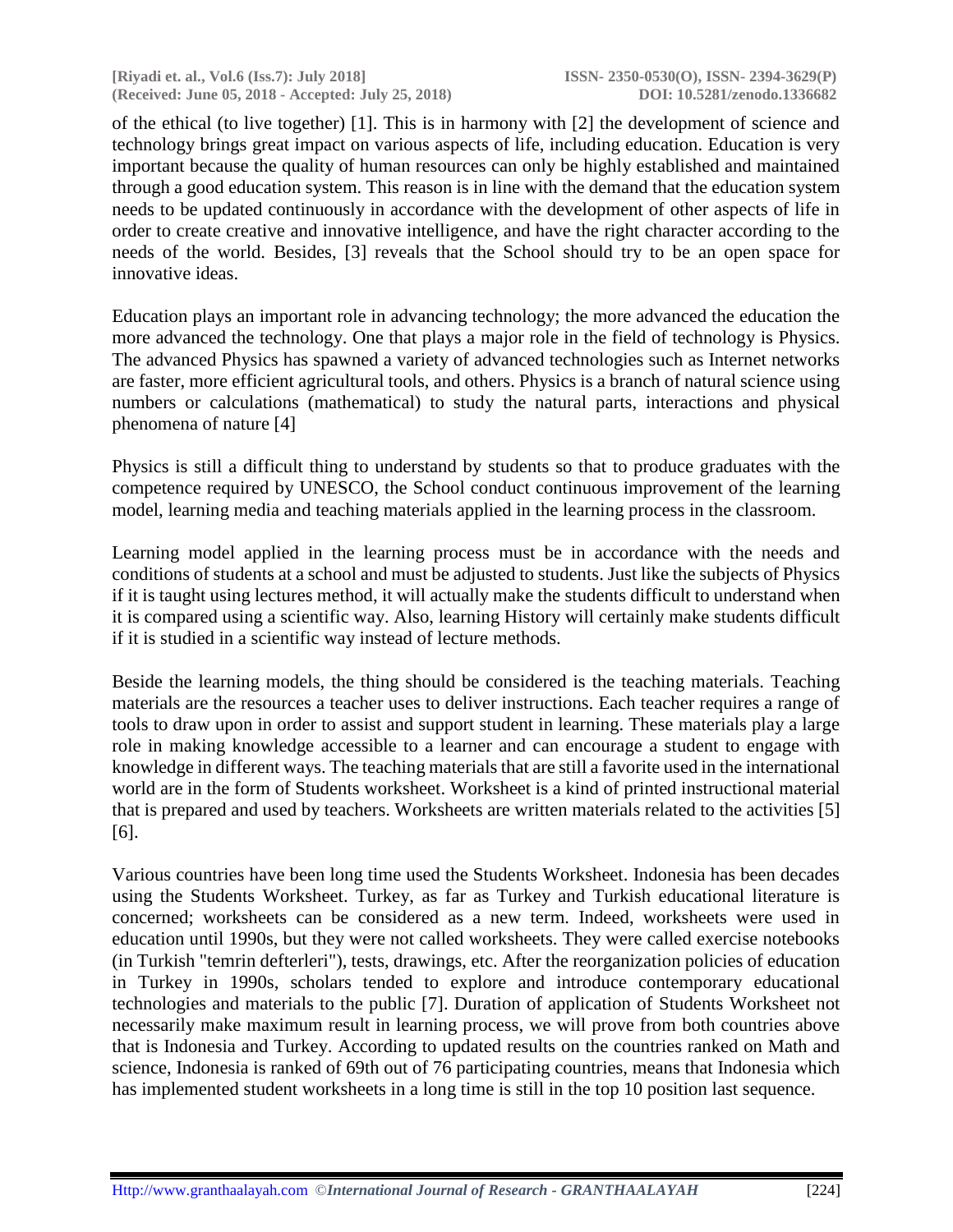**[Riyadi et. al., Vol.6 (Iss.7): July 2018] ISSN- 2350-0530(O), ISSN- 2394-3629(P) (Received: June 05, 2018 - Accepted: July 25, 2018) DOI: 10.5281/zenodo.1336682**

Turkey is in a better position than Indonesia which is ranked 41. Both countries are intensively applying worksheets students have not been able to penetrate the top 15 positions. Ineffectiveness or effectiveness of student worksheets should be well studied to match the expectations of teachers and students, so that students not only have low order Thinking skills (LOTS) but also High Order Thinking Skills (HOTS). HOTS is using the thinking to find new challenge [8] [9].

Based on the above explanation, the researcher will perform the analysis and design of the Students Worksheet in the hope of becoming an example for the teachers to be able to work in creating teaching materials as needed so that it can grow students HOTS,

## **2. Research Method**

The research method used in this study is the 2 first steps of Research and Development (R&D) of ADDIE (Analysis, Design, Development, Implementation, and Evaluation) with mixed methods. Mixed methods Research is an approach to inquiry that combines or associated both qualitative quantitative forms of research [10].

#### Step 1 Define, including

(a) Front end Analysis including need analysis of learning media, learning mode and learning materials of 4 teachers (2 teachers of SMA 6 Bandar Lampung and 2

teachers SMA IT Ar Raihan), 25 students (12 students of SMA 6 Bandar Lampung and 13 students of SMA IT Ar Raihan) by spreading questionnaires then analysed using Guttman scale.

(b) Learner analysis focused on High Order Thinking Skills of 25 students with pre-experimental design i.e. one shot case study. One Shot Case Study is a research design which consist of a group of variables which given treatment then observed the result [11]. HOTS test has been conducted using multiple choices questions about Statistical Fluid which validity and reability have been tested. These are the indicators of HOTS which has been tested:

|                | Table 1. Indicators of Hots Outstrons                    |  |  |  |
|----------------|----------------------------------------------------------|--|--|--|
| N <sub>O</sub> | <b>Indicator of Questions</b>                            |  |  |  |
| $\mathbf{1}$   | <b>Assessment of Factual Knowledge</b>                   |  |  |  |
| $\mathbf{2}$   | Assessment of Factual Knowledge                          |  |  |  |
| $3^{\circ}$    | Analysis of Declarative Metacognitive Knowledge          |  |  |  |
| 4              | Analysis of Procedural Knowledge                         |  |  |  |
| 5              | Analysis of Conditional Metacognitive Knowledge          |  |  |  |
| 6              | Analysis of Factual Knowledge                            |  |  |  |
| $\overline{7}$ | Assessment of Conditional Metacognitive Knowledge        |  |  |  |
| 8              | Analysis of Declarative Metacognitive Knowledge          |  |  |  |
| 9              | <b>Assessment of Procedural Knowledge</b>                |  |  |  |
| 10             | <b>Assessment of Declarative Metacognitive Knowledge</b> |  |  |  |

#### Table 1: Indicators of Hots Questions

Students' answers were then analysed using SPSS 21.0 to test the following hypothesis: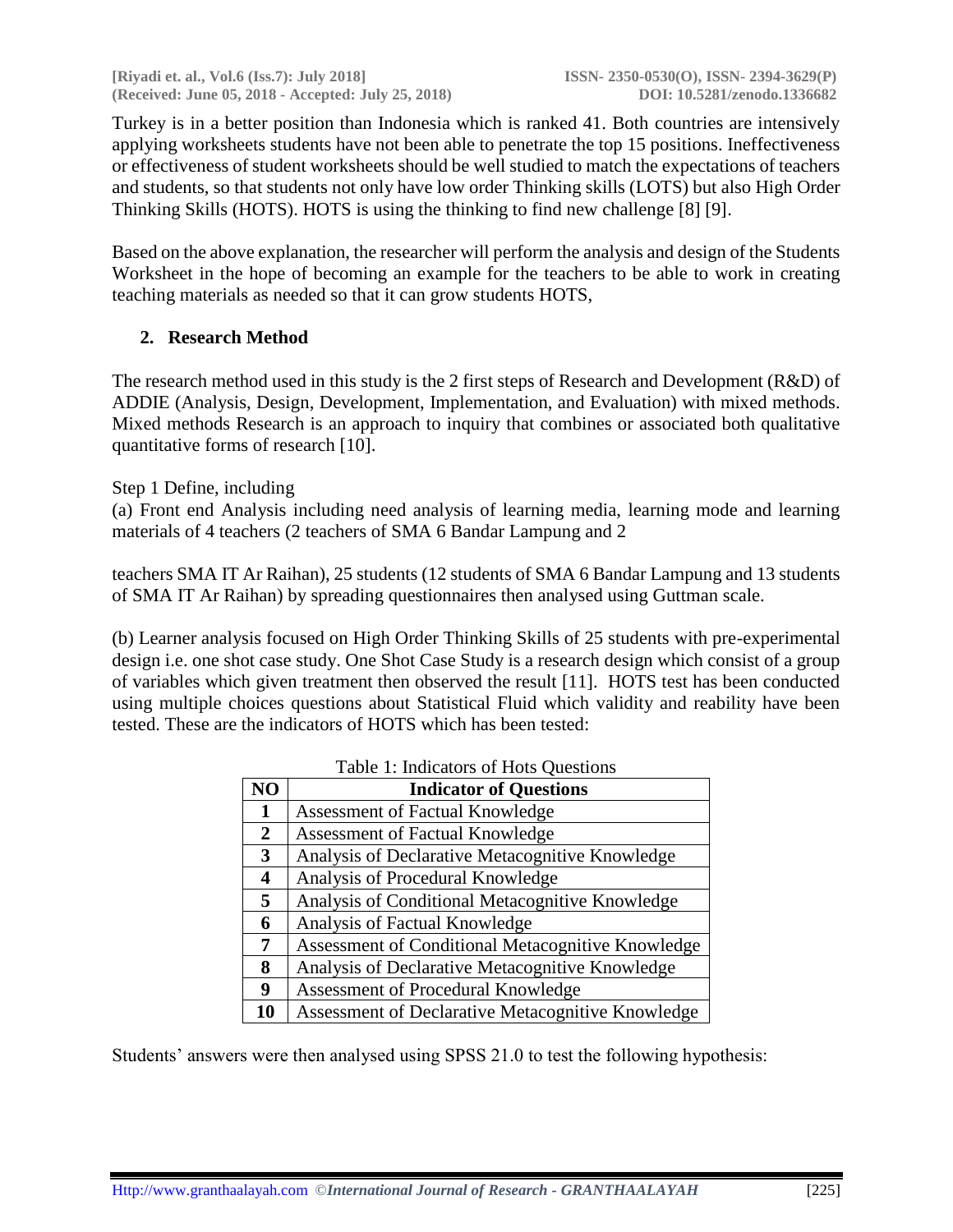## **Research hypothesis**

H0: Students don't have High Order Thinking Skills yet H1: Students already have High Order Thinking Skills Statistical hypothesis:

H0:  $\mu \geq \mu$ 0 H1:  $\mu$  <  $\mu$ 0  $(\mu 0 = 75)$ 

The 2nd step, Design, is making the hypothetical design of E-Worksheet by Focus Group Discussion with 4 Physics teachers. Focus Group Discussion (FGD) is a rapid assessment, semi structured data gathering method in which a purposively selected set of participants gather to discuss issues and concern based on a list of key themes drawn up by the researcher or FGD is related to qualitative research which used to provide researchers with data which are not obtainable through documentation or record. Also, it referred to as group interviewing, is essentially a qualitative research methodology [12] [13] [14].

## **3. Result of Study**

## Step 1: Define

#### **Front End Analysis**

Front End Analysis is the process of gathering information in preparation for the design, development and implementation of a program or project. This step performs front end analysis on Physics teacher and students in both schools. The following exposures will show the results of analysis of instructional media, learning models and student worksheets.

| N <sub>o</sub> | <b>Indicators</b>                                             | Percentage $(\% )$ |                |
|----------------|---------------------------------------------------------------|--------------------|----------------|
|                |                                                               | <b>Yes</b>         | N <sub>0</sub> |
|                | Utilize Personal Computer (PC)                                | 100                |                |
| $\mathbf{2}$   | Implementation of newest multimedia                           | 50                 | 50             |
| 3              | Application of multimedia and learning material collaboration | 25                 | 75             |
| 4              | Variation of multimedia percentage                            | 25                 |                |
| 5              | Availability of interactive learning media                    | 50                 | 50             |
| 6              | Difficulties in developing interactive learning media         | 100                |                |

Table 2: The Result of Learning Media or Multimedia Analysis on Teacher

The results show that the overall teachers utilize the PC but has not been intensively in applying new multimedia due to the rarely Get supply from the government, 75% of teachers do not yet have a varied multimedia and have not been able to collaborate multimedia with or as teaching materials. Overall, teachers find it difficult to develop interactive learning media

Table 3: The Result of Learning Media Analysis or Multimedia on Students

| No |                               |     | Percentage $(\% )$ |  |  |
|----|-------------------------------|-----|--------------------|--|--|
|    | <b>Indicators</b>             | Yes | N <sub>0</sub>     |  |  |
|    | Variation of learning media   | 38  | 70                 |  |  |
|    | <b>Have Personal Computer</b> | 80  | 20                 |  |  |
| 3  | Intensity of getting modules  | 100 |                    |  |  |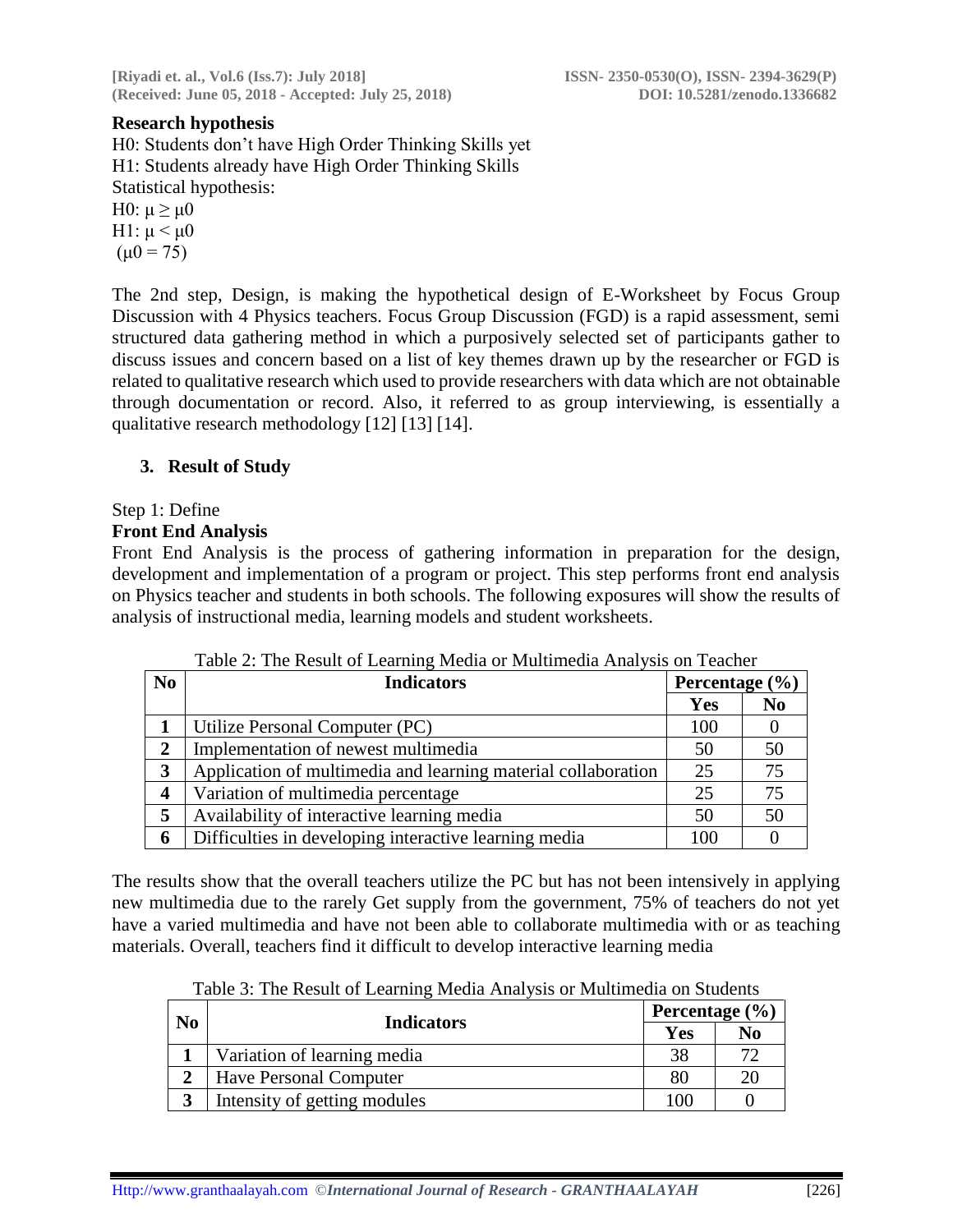|    | <b>Indicators</b><br>No                                       |                  | Percentage $(\% )$ |  |  |
|----|---------------------------------------------------------------|------------------|--------------------|--|--|
|    |                                                               |                  | $\bf No$           |  |  |
| 4  | <b>Intensity of getting Student Worksheets</b>                | 100              | O                  |  |  |
| 5  | Get software/multimedia                                       | 60               | 40                 |  |  |
| 6  | Get interesting <i>software</i> /multimedia                   | 36               | 64                 |  |  |
| 7  | Get software/multimedia which ease individual learning        | 48               | 52                 |  |  |
| 8  | Get <i>software</i> /multimedia which fasten learning process | 60               | 40                 |  |  |
| 9  | Get practical software/multimedia                             | $\left( \right)$ | 100                |  |  |
| 10 | Get innovative software/multimedia                            | 24               | 76                 |  |  |
| 11 | Get <i>software</i> /multimedia interesting to see            | 12               | 88                 |  |  |
| 12 | Get software which difficult to use                           | 44               | 56                 |  |  |
| 13 | Interested to try new <i>software</i> /multimedia             | 100              |                    |  |  |

The result of learning media analysis on students shows the potential that 80% of students have Personal Computer, but the learning media is still 72% feel it isn't varied, while in other thing is quite balance experienced by students. It is of particular concern that students feel the multimedia learning that is used so far is not practical, students are happy with the multimedia they consider new.

Multimedia is a delivery system by using various types of learning materials that form a unit or package [15]. In detail, multimedia is a combination of several media in the form of text, images, graphics, sound, animation, video, and interaction into a single unit that together displays information, messages, or lesson content that has been packaged into digital files (computerized) to Users [16] Multimedia is currently the most popular is interactive multimedia, interactive multimedia is a popular multimedia used in the learning process in various countries.

Today, use of multimedia-based educational program is getting more popular in many areas of learning and training as it stimulates new ways in information delivery with the concerns of accessibility, reusability and individualization to fulfil the needs for different types of learners, but not just limited to conventional teaching and learning methods. However, it is challenging to produce a good courseware as the development requires more studies and planning in incorporating multimedia enabled learning methods into the existing practices without creating unnecessary frustration in the learning process [17] [18].

One of the multimedia learning that has not been utilized in both schools and can be a solution in overcoming multimedia learning that is Kvisoft Flipbook Maker. Kvisoft Flipbook Maker is interactive multimedia software to create PDF files (Portable Document Format) into flash pages, each PDF page can be flip (back and forth) like a real book. This software will convert PDF files such as online magazines, e-newspapers, online catalogs, digital books, and other publications for online sharing. Kvisoft proved to be a good virtual flipbook and worthy of use so that learning materials become very easily understood effectively even to the critical thinking skills of students. This is because the operation is very easy, the elements of music and animation are considered very positive for students [19] [20].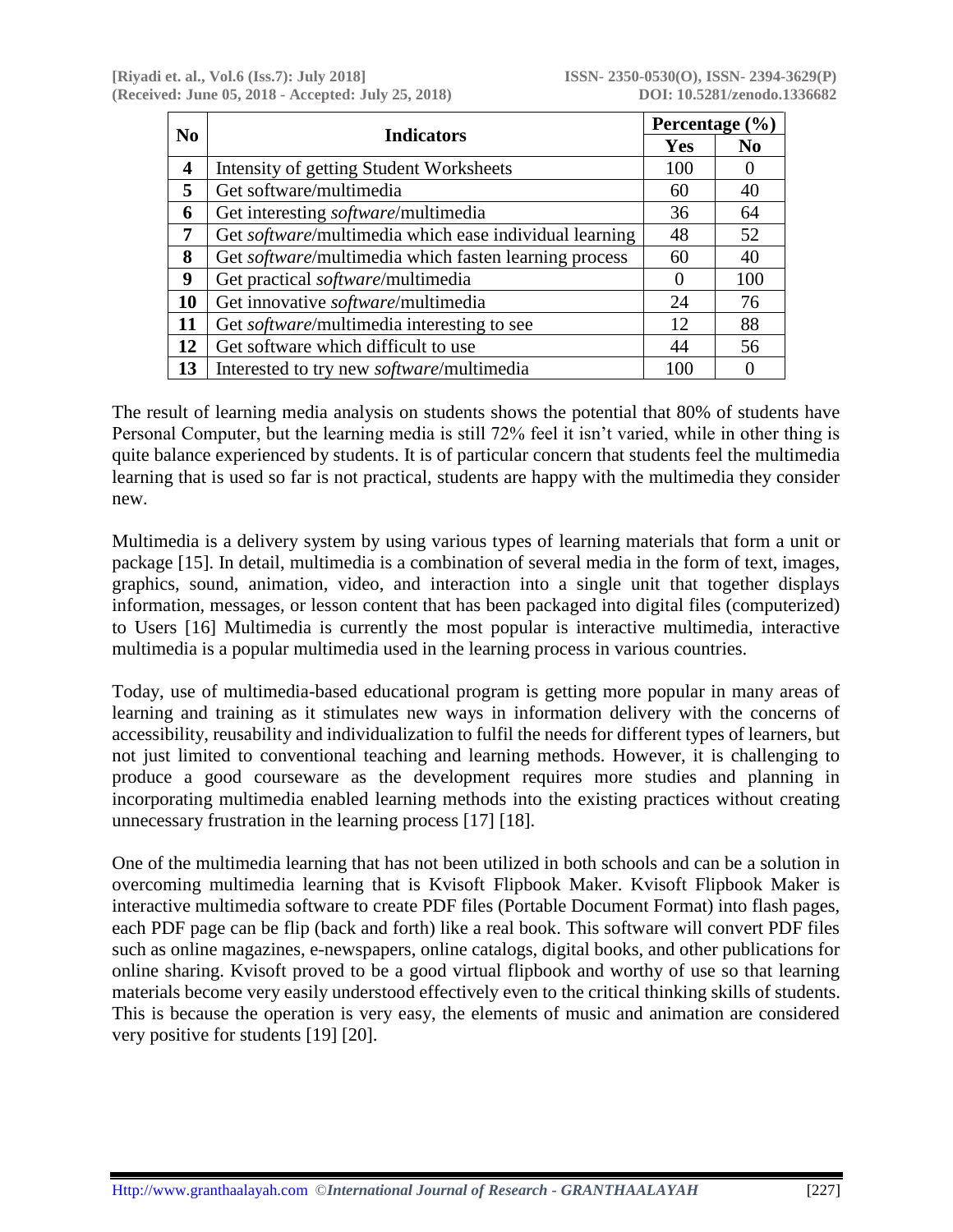| No            |                                                  | Percentage $(\% )$ |     |  |
|---------------|--------------------------------------------------|--------------------|-----|--|
|               | <b>Indicators</b>                                | Yes                | No  |  |
|               | Student Worksheets contain practicum activities  |                    | 100 |  |
| $\mathcal{D}$ | <b>Effectiveness of Students Worksheets</b>      |                    | 75  |  |
| 3             | High level thinking skills of Students Worksheet | 25                 |     |  |

## Table 4: Result of Students Worksheet Analysis on Teacher

The results of Students Worksheet analysis used nowadays at School don't contain practicum activities, but it is less effective and leads students to think highly are still fairly not maximaL.

| N <sub>O</sub> | <b>Indicators</b>                                                 |            | Percentage     |  |
|----------------|-------------------------------------------------------------------|------------|----------------|--|
|                |                                                                   | <b>Yes</b> | N <sub>0</sub> |  |
|                | Teacher use learning material in learning process                 | 100        |                |  |
| 2              | Availability of learning material can motivate students' interest | 32         | 68             |  |
| 3              | Student Worksheets are used effectively                           | 44         | 56             |  |
| 4              | Student Worksheets contain practicum activities                   | $\theta$   | 100            |  |
|                | Student Worksheets contain questions which help students          | 80         |                |  |

## Table 5: Result of Students Worksheet Analysis on Students

The results of worksheets analysis on students indicate that the teaching materials are still a favorite use in the learning process. Students' worksheets provide helpful questions in learning, but students do not get students worksheets that there are practicum activities.

Based on the analysis on the teachers and students above, which is still the subject matter on the Worksheet of Students so far that the Students Worksheet still has not loaded the lab activities. This is in line with the problems that occur in the learning model is still a lack of scientific learning.

| No               | <b>Indicators</b>                                               | Percentage $(\% )$ |                |
|------------------|-----------------------------------------------------------------|--------------------|----------------|
|                  |                                                                 | Yes                | N <sub>0</sub> |
|                  | Students activeness in Physics learning process                 | 50                 | 50             |
| $\overline{2}$   | Students activeness in discussion                               | 25                 | 75             |
| 3                | Apply scientific approach actively                              | 25                 | 75             |
| $\boldsymbol{4}$ | Students opportunity level to respond                           | 100                |                |
| 5                | Students' activity to prove theories with facts.                | 25                 | 75             |
| 6                | Students ability to formulate and prove experimental hypothesis |                    | 100            |
|                  | Individual learning                                             |                    | 100            |

Table 6: Result of Learning Model Analysis on Teacher

The result of the above learning model analysis which needs more attention is the students' ability to formulate and prove the experimental hypothesis as well as the independent study according to the teacher is still very low, besides the 75% students are not actively discussing or doing scientific approach.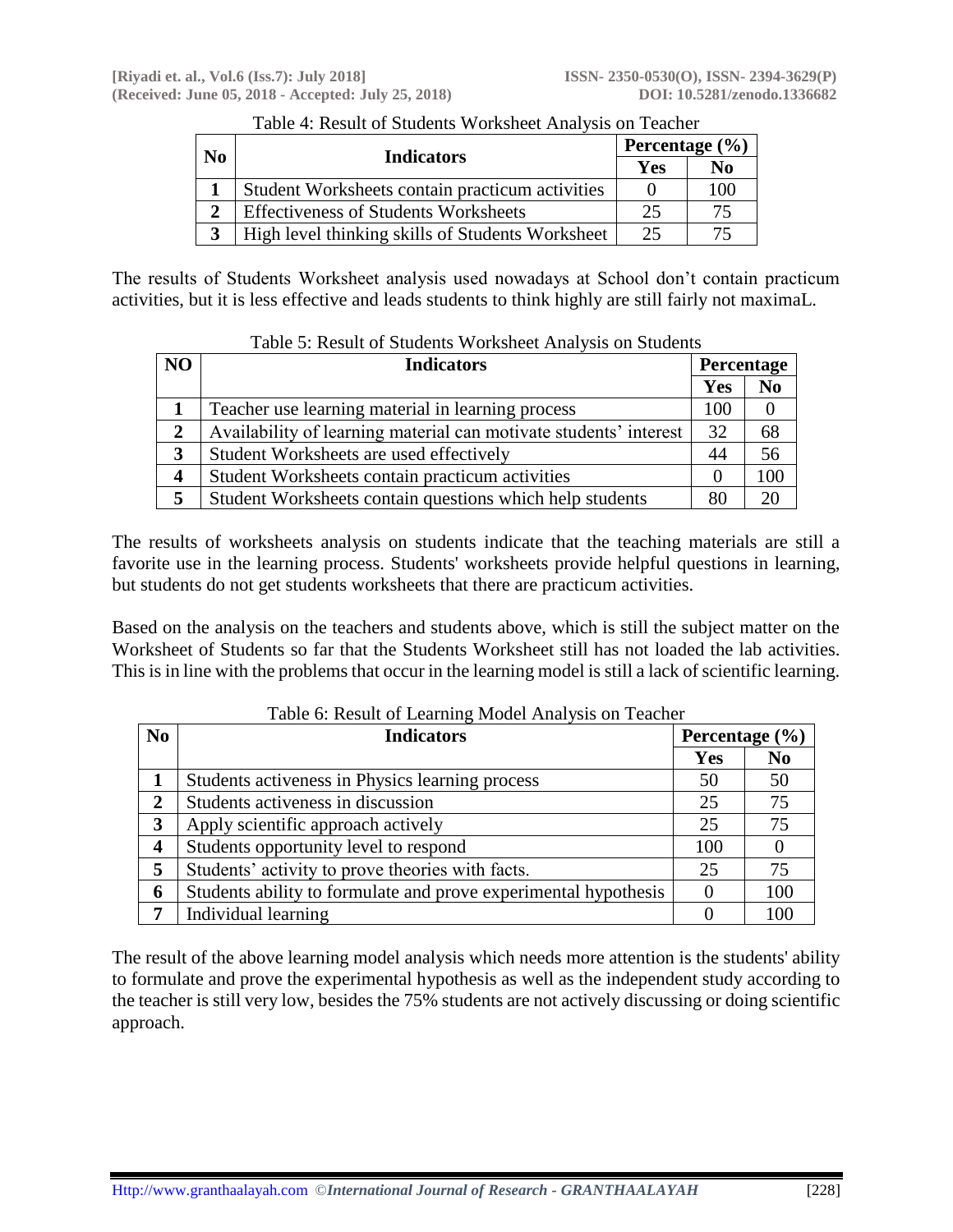| NO                      | <b>Indicators</b>                                      | Percentage $(\% )$ |                |
|-------------------------|--------------------------------------------------------|--------------------|----------------|
|                         |                                                        | Yes                | N <sub>0</sub> |
|                         | Delivered method is interesting and easy to understand | 80                 | 20             |
| 2                       | Find difficulties in learning Physics                  | 84                 | 16             |
| 3                       | Begin the learning with challenging questions          | 48                 | 52             |
| $\overline{\mathbf{4}}$ | Opportunities to deliver opinion                       | 16                 | 84             |
| 5                       | Opportunities to discuss certain topic                 | 12                 | 88             |
| 6                       | Opportunities to prove answers through experiment      |                    | 100            |
|                         | Guided to conduct experiment                           | 12                 | 88             |

| Table 7: Result of Learning Model Analysis on Students |  |  |
|--------------------------------------------------------|--|--|
|                                                        |  |  |

The result of the analysis of the learning model in the students shows that 80% stated that the accepted method is interesting and easy to understand, but 84% still find difficulties in understanding the material of physics and expressing opinion. Interesting thing to note is that students feel unable to prove the answer experimentally and guided in doing the experiment.

Based on the analysis of learning models in teachers and students above, the main problems that occur are the low ability and opportunities of students in formulating and proving the experimental hypothesis. It means that condition states the need for physics learning using a scientific approach or method.

The scientific method is a body of techniques for investigating phenomena, acquiring the new knowledge, or correcting and integrating previous knowledge [21]. One of the things that the researcher considered as correct way to solve the problem of learning model above is the inquiry learning model. This statement suited with [22] These actions should initiate solidly founded changes in our students' vision of science education, leading to a didactic knowledge base that is coherent with school inquiry-based approaches.

Inquiry-based science education is considered to be an important current trend in science education reform. Scientific inquiry generally refers to the diverse ways in which scientists study the natural world [23]. More than a procedure or a method, it is a process of investigating how, why or what, and then making sense of the resultant findings [24]. Besides, Inquiry learning 'refers to the activities of pupils in which they develop knowledge and understanding of scientific ideas, as well as an understanding of how scientists study the natural world' than Inquiry teaching is defined as 'providing a classroom where learners can engage in scientific-oriented questions to formulate explanations-based on evidence' [25]. The inquiry is a way of acquiring knowledge with the results of their own business through activities of scientific investigation [26].

Inquiry-Based Learning is devided into some levels. [27] for example, used the amount of information given to students to define levels of inquiry. They proposed a four-level model: at the first level, the question, procedures, and solution are all provided to the students. At the second level, the solution is not given. At the third level, both the methods and the solution are not given. At the highest level, information about the questions, the procedures, and the solution are all generated by the students. however, to create maximum learning atmosphere, appropriate guidance from teacher in inquiry is strongly needed. So, it is more accurately if guided inquiry is implemented. Inquiry-based Learning is defined as 'the creation of a classroom where students are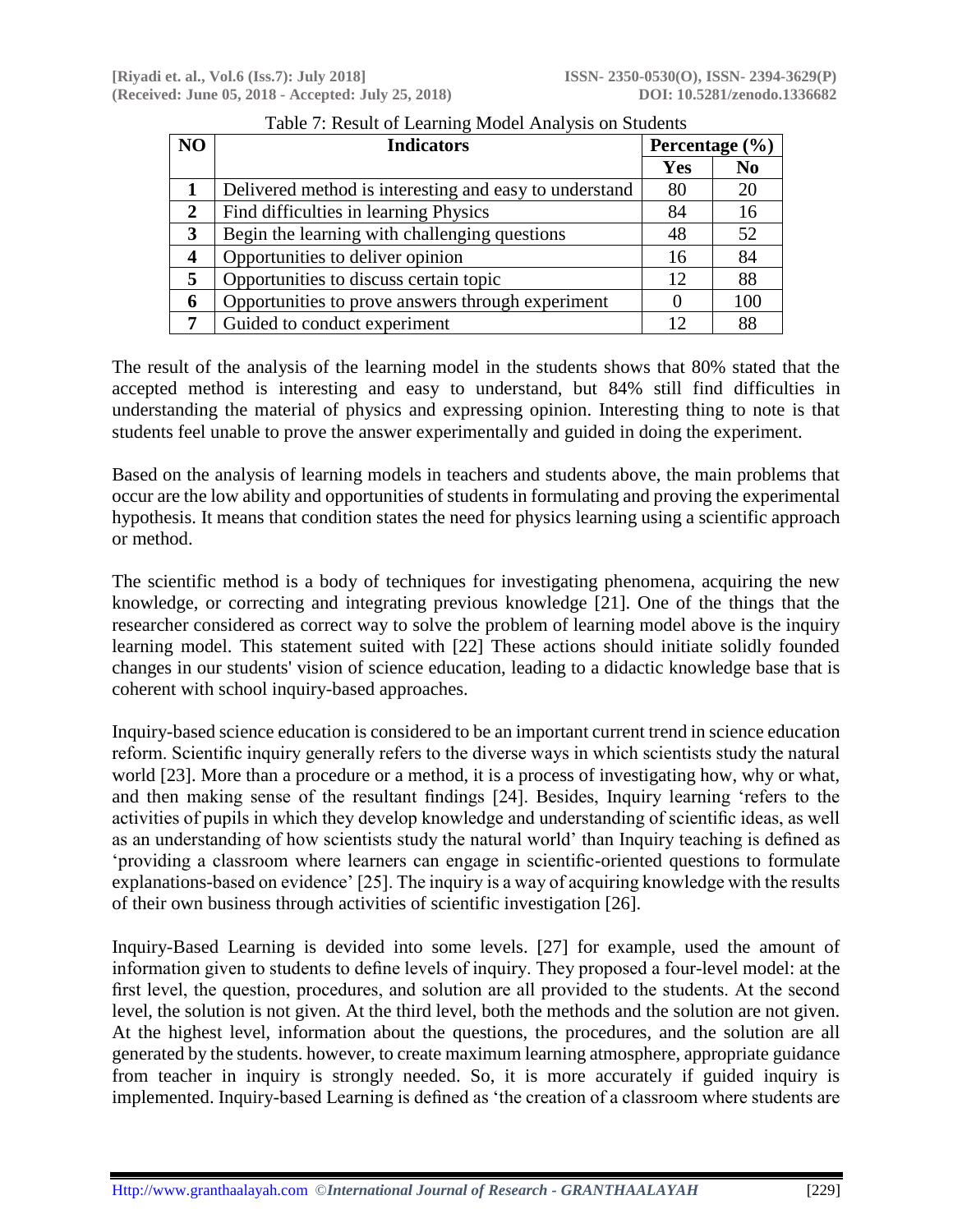**[Riyadi et. al., Vol.6 (Iss.7): July 2018] ISSN- 2350-0530(O), ISSN- 2394-3629(P) (Received: June 05, 2018 - Accepted: July 25, 2018) DOI: 10.5281/zenodo.1336682**

engaged in essentially open-ended, student-centered, hands-on activities'. (Colburn, 2000; Butterm, etc. 2014)

One way to conceptualise inquiry-based learning is that it is a student-centric pedagogical approach characterised by activities. Guided Inquiry terbukti efektif dalam membimbing students dalam proses pembelajaran [27] [28] [29] [30] [31] [32] [33].

#### **Learner Analysis**

Learner analysis is the description of the target population. We analyze learners to discover their characteristics that impact learning and instruction. Common tools used to find out more about learners include.

| <b>UILE-SCILING STATISTICS</b> |    |         |                |                    |  |  |
|--------------------------------|----|---------|----------------|--------------------|--|--|
|                                | N  | Mean    | Std. Deviation | Std. Error<br>Mean |  |  |
| Nomor                          | 25 | 13.0000 | 7.35980        | 1.47196            |  |  |
| HOTS                           | 25 | 62.5600 | 13.51567       | 2.70313            |  |  |

One Concula Chatication

#### **One-Sample Test**

|       | Test Value = 75 |    |                 |                    |                                              |            |
|-------|-----------------|----|-----------------|--------------------|----------------------------------------------|------------|
|       |                 |    |                 |                    | 95% Confidence Interval of the<br>Difference |            |
|       |                 | df | Sig. (2-tailed) | Mean<br>Difference | Lower                                        | Upper      |
| Nomor | $-42.121$       | 24 | .000            | $-62.00000$        | $-65.0380$                                   | $-58.9620$ |
| HOTS  | $-4.602$        | 24 | .000            | $-12.44000$        | $-18.0190$                                   | $-6.8610$  |

Figure 1: One Simple T Test

The data above shows value of Sig. (2-tailed) obtained is  $0,000 < 0.05$ . If the value of sig.  $\leq$  Critical limit of 0.05, then H0 is rejected and H1 is received. Then, it is achieved the information that Students do not have High Order Thinking Skills yet.

#### **Step 2: Design**

Good hypothetical design which takes into account the problems that occurs so can become solution in achieving the learning process. Based on the problems and discussions that have been done on the front end analysis, the hypothetical designs that researchers and teachers produced in the FGD is utilizing Kvisoft Flipbook Maker into Electronic Students Worksheet-based on Guided Inquiry to Grow HOTS students. The following designs are obtained:

| NO | <b>Content</b>     | <b>Description</b>                                                                              | <b>HOTS</b><br><b>Activities</b> |
|----|--------------------|-------------------------------------------------------------------------------------------------|----------------------------------|
|    | Finding<br>Problem | Showing video about a physical phenomenon then<br>asking question or problem                    |                                  |
|    | Asking             | Giving temporary answers for the question or problem<br>solution which can be tested using data |                                  |

## Table 8: Hypothetical Design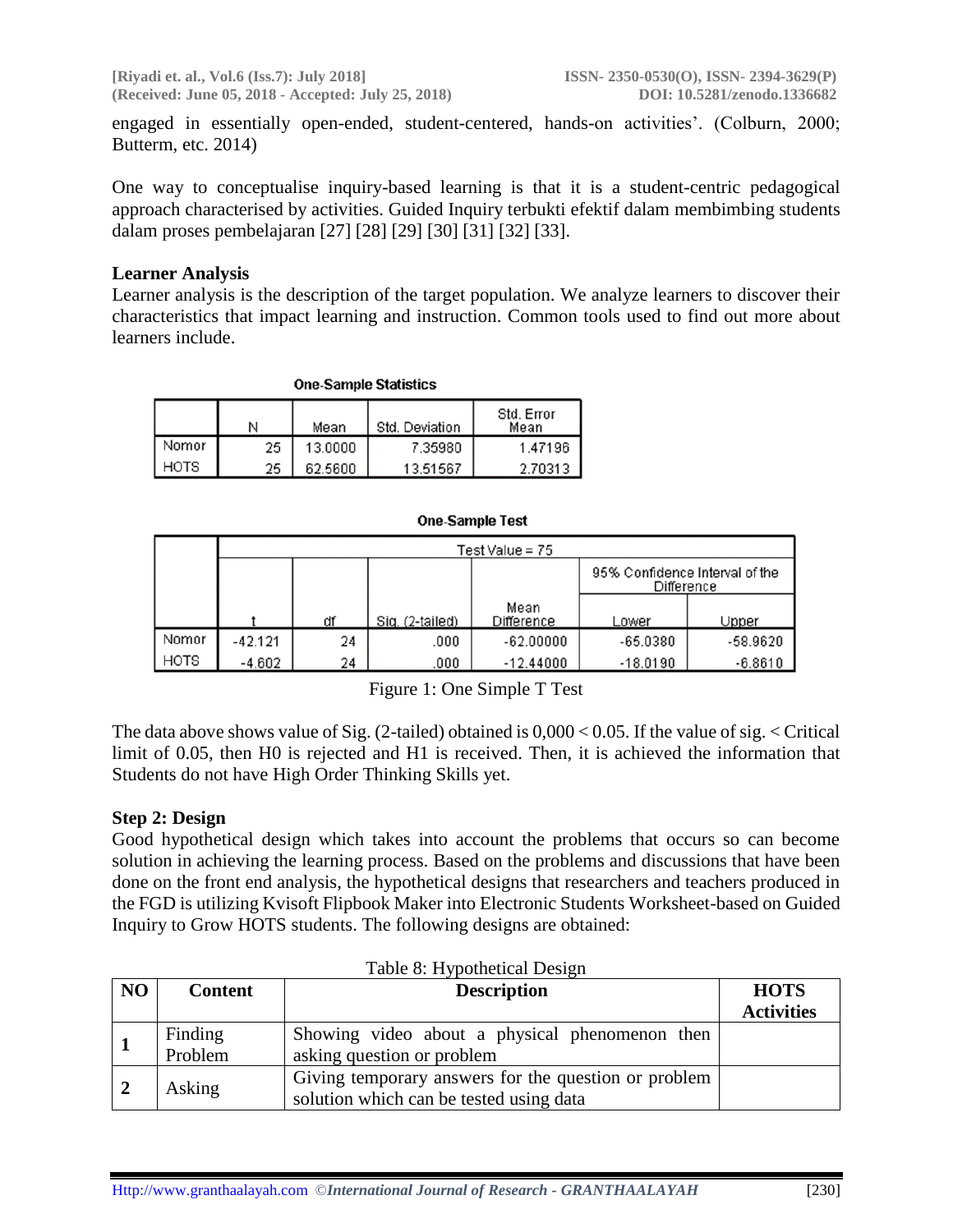| $\boldsymbol{3}$ | Investigating | Conducting experiment                                           |           |
|------------------|---------------|-----------------------------------------------------------------|-----------|
|                  | Collecting    | Data collected can be in form of table, graphic, etc            | Analysing |
|                  | data          |                                                                 |           |
| 5                | Discussing    | Testing the hypnotises which have been formulated by Evaluating |           |
|                  |               | conducting data analysis                                        |           |
|                  |               | Students decide, estimate, predict, speculate, and Creating     |           |
| 6                | Reflecting    | explain by making conclusion based on data and                  |           |
|                  |               | analysis                                                        |           |

The Guided Inquiry step which was applied above is in accordance with the Guided Inquiry (according to [34] [35] Bloom's Revised Taxonomy [36] which has six cognitive domains positioned Cognitive Remembering, Understanding and Applying as LOTS, while the top 3 Cognizes are analysis, evaluation and creating as HOTS The essence of HOTS is in terms of guided inquiry It is clear that cultivate the ability to analyze, evaluate, and create[37]. Guided inquiry is very appropriate in growing HOTS because its application has produced many positive results on the learning process, and HOTS is the highest achievement in the learning process requires a model of learning scientific guidelines such as guided inquiry in demanding the ability but No and fully released by the teacher so as to achieve maximum results. A good design is the design obtained by reviewing all aspects of the learning process with accuracy in analyzing and determining the design to achieve solution.

## **4. Conclusion**

In the define stage it takes a new multimedia that is considered so that the solution is kvisoft flipbook maker, required Students Worksheet and scientific learning model so that the solution is guided inquiry, students who average not have HOTS can be overcome by designing LKS Electronic based guided inquiry due guidance Teachers in the scientific process can grow HOTS in students maximally.

#### **Acknowledgements**

The article is based on work conducted by the last two authors in science education at University of Lampung. We thank all the teachers and students who participated in this study.

## **References**

- [1] Yuberti, Laporan dan Hasil Penelitian Pengembangan Media Pembelajaran Fisika Berbasis Kvisoft Flipbook Maker yang Merujuk Pada Nilai-Nilai Keislaman Di Perguruan Tinggi Negeri Bandar Lampung (IAIN Raden Intan Lampung, Bandar Lampung, 2015), pp. 1
- [2] R. M. Probosari. Improvement of Students' Scientific Writing of Biology Education of Sebelas Maret University Through Reading Project Based Learning in Indonesian Journa. Solo: JPII 4 (1) (2015), pp. 31-35.
- [3] C. Kettanun. Project-based Learning and Its Validity in a Thai EFL Classroom. Bangkok: Social and Behavioral Sciences 192 (2015), pp. 567–573.
- [4] Kusminarto, Esensi Fisika Modern (Andi, Yogyakarta, 2011), pp. 1.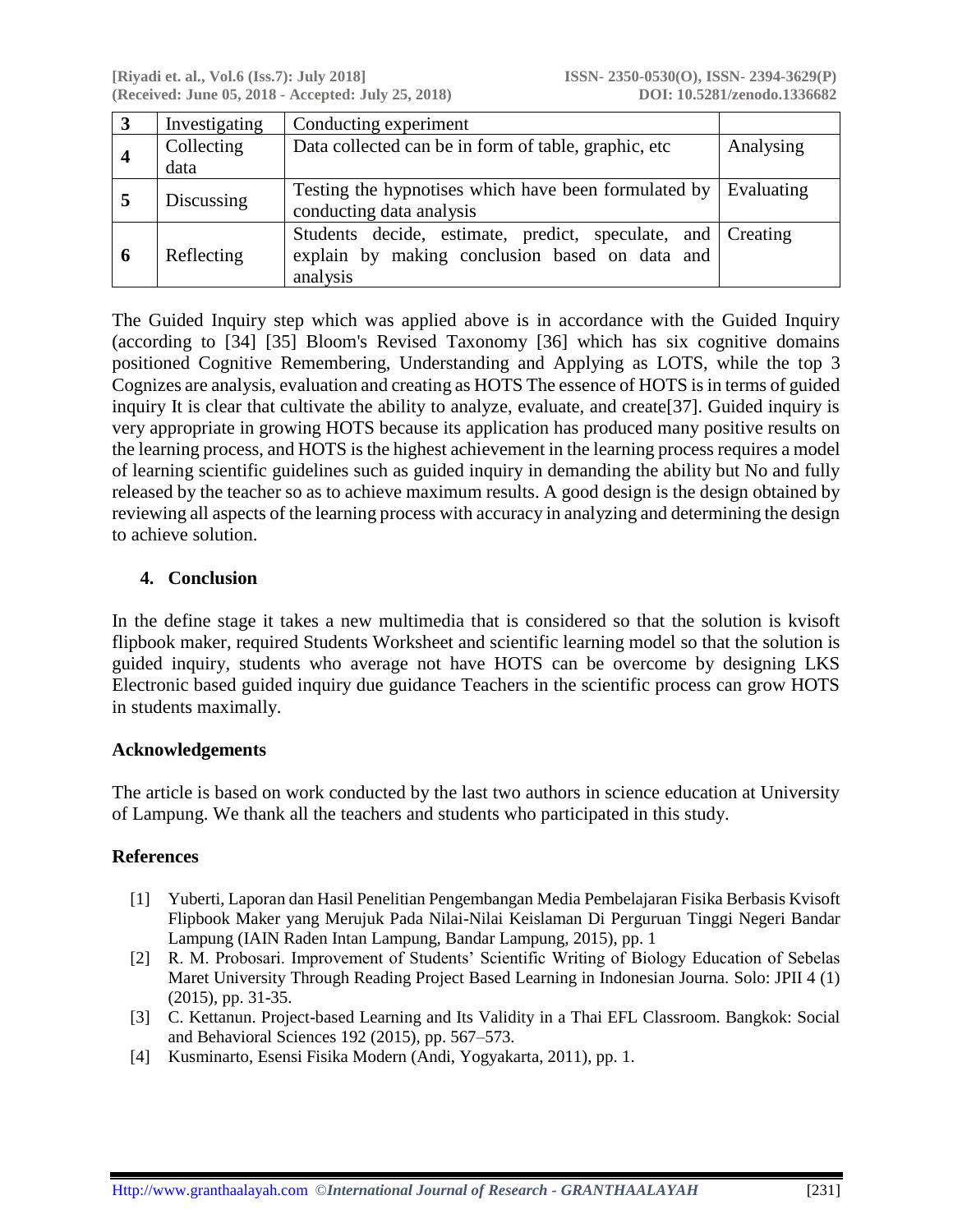- [5] S. Kurt. & A. R. Akdeniz. Fizik Öğretiminde Enerji konusunda Geliştirilen Çalışma Yapraklarının Uygulanması. ODTÜ Eğitim Fakültesi V. Fen Bilimleri ve Matematik Eğitimi Kongresi, 16–18 Eylül, Ankara (2002).
- [6] U. Töman. Ali Riza Akdeniz. Sabiha Odabaşi Çimer. Fatih Gürbüz. Extended Worksheet Developed According to 5E Model Based on Constructivist Learning Approach. International Journal on New Trends in Education and Their Implications October 2013 Volume: 4 Issue: 4 Article: 16 ISSN 1309-6249
- [7] S. Kaymakcı. A review of Studies on Worksheet in Turkey. Turkey: US-China Education Review A 1 (2012), pp. 57-64
- [8] M. D. Kusuma, Undang Rosidin. Agus Suyatna. (2017) The Development of Higher Order Thinking Skill (Hots) Instrument Assessment In Physics Study, Indonesia: IOSR Journal of Research & Method in Education (IOSR-JRME) e-ISSN: 2320–7388,p-ISSN: 2320–737X Volume 7, Issue 1 Ver. V (Jan. - Feb. 2017), pp. 26-32
- [9] Y.M. Heong., Othman, W.D., Md Yunos, J., Kiong, T.T., Hassan, R., & Mohamad, M.M. 2011. The Level of Marzano Higher Order Thinking Skills Among Technical Education Students. International Journal of Social and humanity, Vol. 1, No. 2, July 2011, 121125.
- [10] Cresswell, John W. Research Design; Qualitative, Quantitative, and Mixed Methods Approaches, Sage, Los Angeles. (2009)
- [11] Sugiono. Metodologi penelitian pendidikan pendekatan Kuantitatif Kualitatif dan R&D. Bandung. Alfabeta. (2012)
- [12] Ab Aziz, N. (2015) Role of Focus Group Discussion (FGD) in e-Business Research. Open Access Library Journal, 2: e1281. http://dx.doi.org/10.4236/oalib.1101281
- [13] P. Y. Byers. and Wilcox, J.R. Focus Groups: A Qualitative Opportunity for Researchers. Journal of Business Communication, 28, (1991), pp. 63-78
- [14] B, William. Evaluating the Efficacy of Focus Group Discussion (FGD) in Qualitative Social Research, International Journal of Business and Social Science, Vol. 3 No. 7; April 2012.
- [15] M. W. Hadibin. Pembangunan Media Pembelajaran Teknik Komputer Jaringan Kelas X Semster Ganjil Pada Sekolah Menengah Kejuruan Taruna Bangsa Pati Berbasis Multimedia Interaktif. IJCS-Indonesian Jurnal on Computer Science - Speed - FTI UNSA - ijcss.unsa.ac.id. ISSN: 1979- 9330 (Print) - 2088-0154 (Online) - 2088-0162 (CDROM) (2013)
- [16] N. L. Karmila. (2017) Pengembangan Multimedia Interaktif Materi Budaya Hidup Sehat dalam Pembelajaran Pendidikan Jasmani, Olahraga Dan Kesehatan di SMA. e-Journal PJKR Universitas Pendidikan Ganesha Jurusan Pendidikan Jasmani, Kesehatan, dan Rekreasi (Vol 8, No 2, Tahun 2017)
- [17] F. T. Leow. Interactive Multimedia Learning: Innovating Classroom Education in a Malaysian University. TOJET: The Turkish Online Journal of Educational Technology – April 2014, volume 13 issue 2 (2014)
- [18] F. Martin. & Klein, J.D. Effects of Objectives, Practice, and Review in Multimedia Instruction. Journal of Educational Multimedia and Hypermedia, 17 (2), (2008), pp. 171-189.
- [19] Z. Wijayanto. Muhammad S. Pengembangan E-Modul Berbasis FlipBook Maker dengan Model Project Based Learning untuk Mengembangkan Kemampuan Pemecahan Masalah Matematika, Indonesia: Prosiding Sains and Mathematic Forum 2014. ISBN 978-602-0960-00-5
- [20] Rasiman. Pramasdyahsari, Agnita Siska. (2014) Development of Mathematics Learning Media E-Comic Based on Flip Book Maker to Increase the Critical Thinking Skill and Character of Junior High School Students, Indonesia: International of Education and Research, Volume 2.
- [21] A.F. Goldhaber, M. M. Nieto. "Photon and graviton mass limits", Rev. Mod. Phys., American Physical Society, 82: 939, doi:10.1103/RevModPhys.82.939. (2010), pp. 939–79.
- [22] Abell, S. Research on science teacher knowledge. In S. Abell & N. Lederman (Eds), Handbook of Research on science education (pp. 1105-1149). New Jersey: Lawrence Erlbaum Associates. (2007)